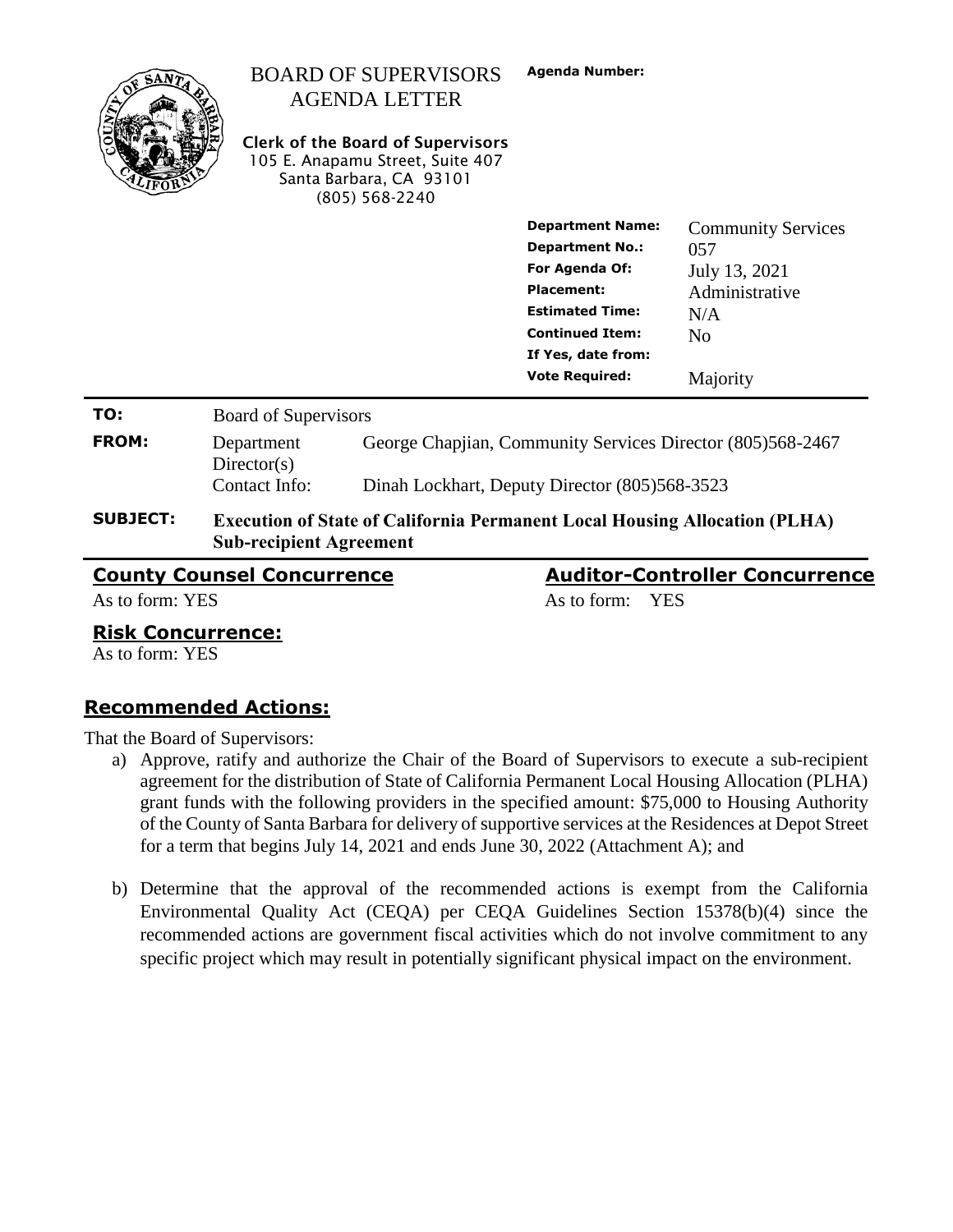## **Summary Text:**

Staff is requesting that the Board of Supervisors approve, ratify and authorize the Chair to execute one (1) State of California Permanent Local Housing Allocation (PLHA) sub-recipient agreement with Housing Authority of the County of Santa Barbara. The Board is being asked to approve: \$75,000 to Housing Authority of the County of Santa Barbara for delivery of supportive services at the Residences at Depot Street for a term that begins July 14, 2021 and ends June 30, 2022 (Attachment A);

The agreement includes an initial term that expires June 30, 2022. However, as discussed further below, staff anticipates annually renewing the agreements in additional years. Staff will return to the Board for approval of extensions as necessary.

The County and the Cities of Goleta and Santa Maria (Consortium) entered into a Consortium agreement that authorizes the County to act as the Administering Jurisdiction for the Consortium to apply for and administer PLHA funds on the Consortium's behalf. This consortium determined thirty percent (30%) of the PLHA funds will be used for assisting persons who are experiencing or at risk of homelessness, including, but not limited to, providing rapid rehousing, rental assistance, supportive/case management services that allow people to obtain and retain housing, operating and capital costs for navigation centers and emergency shelters, and the new construction, rehabilitation, and preservation of permanent and transitional housing.

# **Background:**

Chapter 364, Statutes of 2017 (SB 2, Atkins) as authorized by Health and Safety Code Section 50470, was part of a 15-bill housing package aimed at addressing the state's housing shortage and high housing costs. SB2 created the Building Homes and Jobs Trust Fund and the PLHA Program. Specifically, it establishes a permanent source of funding intended to increase the affordable housing stock in California. The revenue from SB 2 will vary from year to year, as revenue is dependent on certain real estate recordation transactions with fluctuating activity. The legislation directs the California Department of Housing and Community Development (Department) to use seventy (70) percent of the revenue collected, beginning in calendar year 2019, to provide financial assistance to local governments for eligible housing-related projects and programs to assist in addressing the unmet housing needs of their local communities.

On July 7, 2020 the County of Santa Barbara's Board of Supervisors passed and adopted Resolution No. 20-127 allowing the Director of the Community Services Department to apply for, receive, and administer the PLHA funds for the Santa Barbara County PLHA Consortium, which includes the County of Santa Barbara, and the Cities of Goleta and Santa Maria.

The County and the Cities of Goleta and Santa Maria (Consortium) have each agreed to enter into a Consortium agreement that authorizes the County to act as the Administering Jurisdiction for the Consortium to apply for and administer PLHA funds on the Consortium's behalf. Over the next five years, the County and cities will receive an estimated \$8,383,638. The calculations are based on the CDBG allocation formula for 2017. The PLHA Guidelines authorize PLHA funds be expended on certain Eligible Activities. County staff convened a PLHA working group in 2019 consisting of city staff representatives. Additionally, four (4) community outreach meetings, in conjunction with the HUD Consolidated Plan development process, were held in Lompoc, Goleta, Santa Maria, and Santa Barbara to gather community input. To meet the objectives set forth by the PLHA program, the County, and the Cities of Goleta and Santa Maria elected to allocate the PLHA funds toward the following Eligible Activities: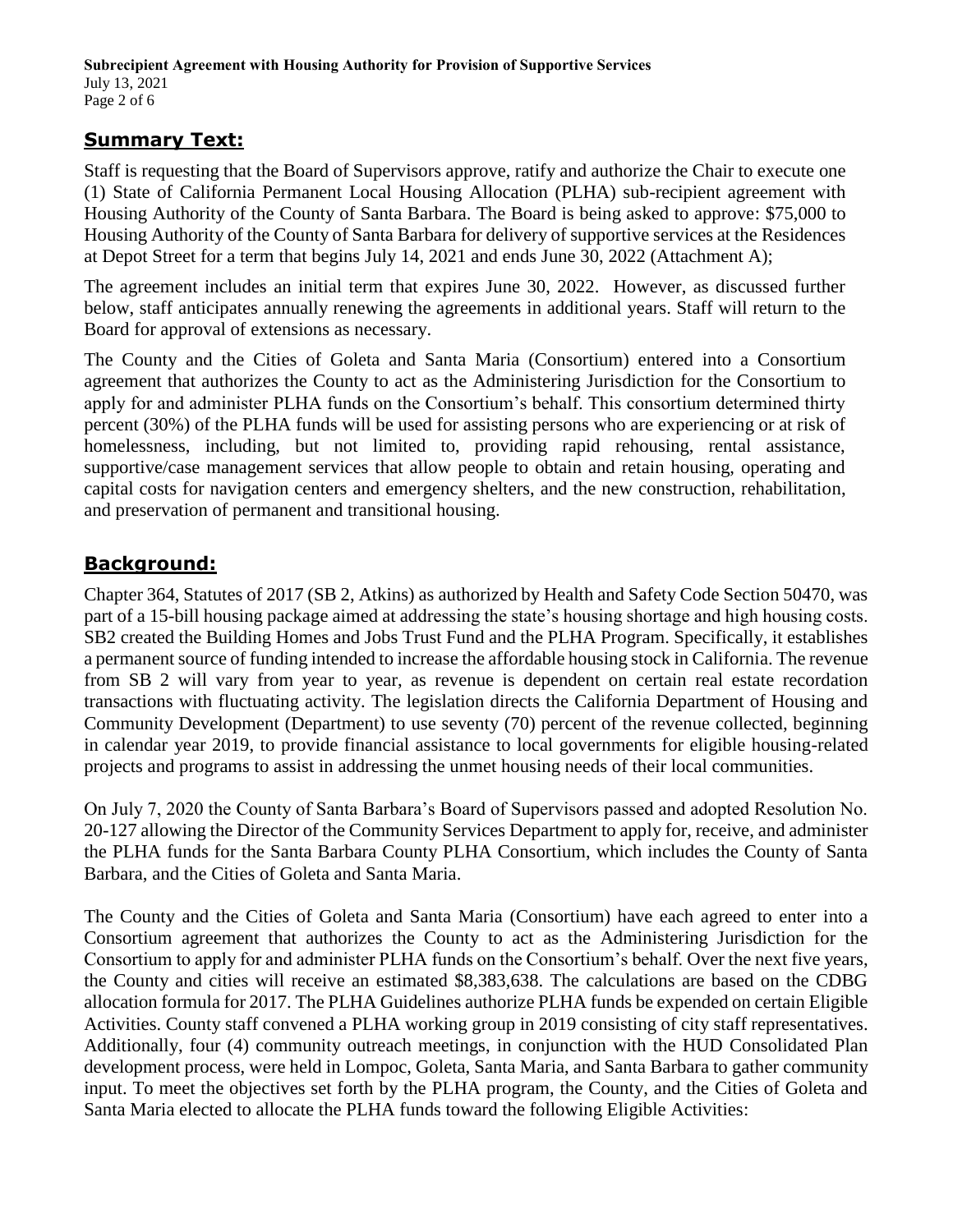- 1. Forty five percent (45%) of the PLHA funds will be allocated toward the predevelopment, development, acquisition, rehabilitation, and preservation of multifamily, residential live-work, rental housing that is affordable to extremely low, very low, low-, and moderate-income households, including necessary operating subsidies.
- 2. Thirty percent (30%) of the PLHA funds will be used for assisting persons who are experiencing or at risk of homelessness, including, but not limited to, providing rapid rehousing, rental assistance, supportive/case management services that allow people to obtain and retain housing, operating and capital costs for navigation centers and emergency shelters, and the new construction, rehabilitation, and preservation of permanent and transitional housing.
- 3. Fifteen percent (15%) of the PLHA funds will be used to provide homeownership opportunities, including, but not limited to, down payment assistance.
- 4. Ten percent (10%) of the PLHA funds will support the predevelopment, development, acquisition, rehabilitation, and preservation of Affordable rental and ownership housing, including Accessory Dwelling Units (ADUs), that meets the needs of a growing workforce earning up to 120-percent of AMI, or 150-percent of AMI in high-cost areas.

On June 15, the Board approved, ratified and authorized the Chair to execute sub-recipient agreements for the distribution of State of California PLHA grant funds with the following providers in the specified amounts: \$75,000.00 to the Housing Authority of the County of Santa Barbara for delivery of supportive services at the West Cox Cottages for a term that begins May 1, 2021 and ends June 30, 2022; and \$54,000.00 to Housing Authority of the County of Santa Barbara for delivery of supportive services at the HomeKey Studios for a term that begins December 30, 2020 and ends June 30, 2022. HCD staff will return to the Board to approve and execute agreements as programs and projects falling under other eligible uses are ready to proceed and the County is in receipt of the PLHA funds.

#### Residences at Depot Street

The Residences at Depot Street is a rental housing complex located at 201 and 205 N. Depot Street in the City of Santa Maria, developed by the Housing Authority of the County of Santa Barbara (HASBARCO), as the general partner in The Residences at Depot Street, L.P. The project provides eighty (80) rental units divided between two separate buildings and contains 6 studios, 32 1-bedroom units, 36 2-bedroom units and 6 3-bedroom units. Two of the 2-bedroom units are managers' units without income or rent restrictions. All 78 units are restricted by the low-income housing tax credit regulatory agreement on the property.

In 2018, the County Board of Supervisors approved a 55-year loan of unencumbered Mental Health Service Act Plan (MHSA) Housing Program funds in the amout of \$2,410,379.91 to The Residences at Depot Street, L.P. (a California Domestic Limited Partnership) for the development of an eithy (80) unit affordable rental housing project at 201 & 205 North Depot Street in the City of Santa Maria with thirtyfive (35) units dedicated for a term of thirty-five (35) years for qualified MHSA tenants (MHSA Loan). At that time, the Board also approved the execution of loan documents for a \$3,137,437 loan in federal HOME and Inclusionary Housing Ordinance (IHO) In-Lieu funds to the Residences at Depot Street, L.P. for the project in Santa Maria. Eleven (11) HOME-Assisted Unit(s) and seven (7) County-Assisted Unit(s) are subject to the income eligibility terms described in the HOME Regulatory Agreement. The number of HOME-Assisted Units and County-Assisted Units was calculated using the HOME Maximum Per-Unit Subsidy Limits.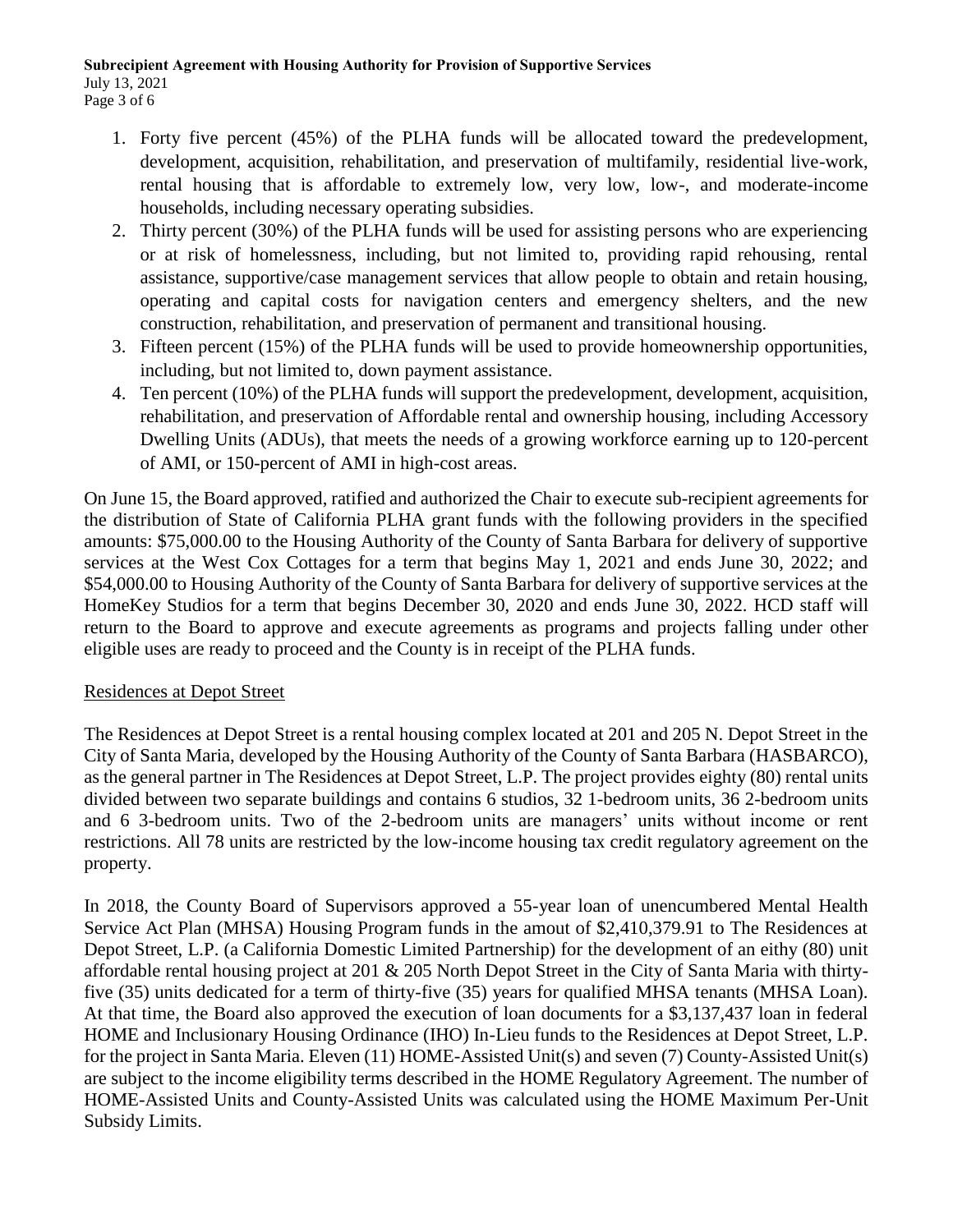The need for an increase in on-site supportive services has been identified. Housing Authority will engage collaborative partners to provide and link residents to supportive services, in partnership with the County and other service and housing providers. This scope of services shall include, but is not limited to, the following:

- 1. Case management;
- 2. Basic housing retention skills;
- 3. Peer support activities;
- 4. Mental health care;
- 5. Substance use services;
- 6. Physical health care, including routine and preventive health and dental care, medication management, and wellness services; and
- 7. Benefits counseling and advocacy.

The funding available, approximately \$75,000 per 12-month period, renewed annually, is subject to funds available from the State of CA Permanent Local Housing Allocation. This conditional allocation of funding is described in the recitals to the subrecipient agreement with the County Housing Authority.

#### **Performance Measure:**

Housing Authority will engage collaborative partners to provide and link residents to case management; engage with individuals in the community and in County Housing Authority facilities; connect clients with necessary supports and services, provide transportation; conduct initial assessments and intake procedures; register residents with CES; and assist with connections to any other physical or behavioral services they may need. Residents will also have access to psychiatric and nursing care, in the office and in the field, medication management, and therapeutic services. The Project shall be carried out in accordance with attached Exhibit A, project Scope of Work ("Scope"), and Exhibit B, Project Budget. Housing Authority will provide quarterly reports to the County on services provided and the outcomes, or performance measures, which have been outlined in their scope of work. Tables 1 and 2 summarize the services to be provided; accomplishments shown are projected for a one-year period. Program design, funding allocations within budgeted line items, and the characteristics of individuals and households served will vary.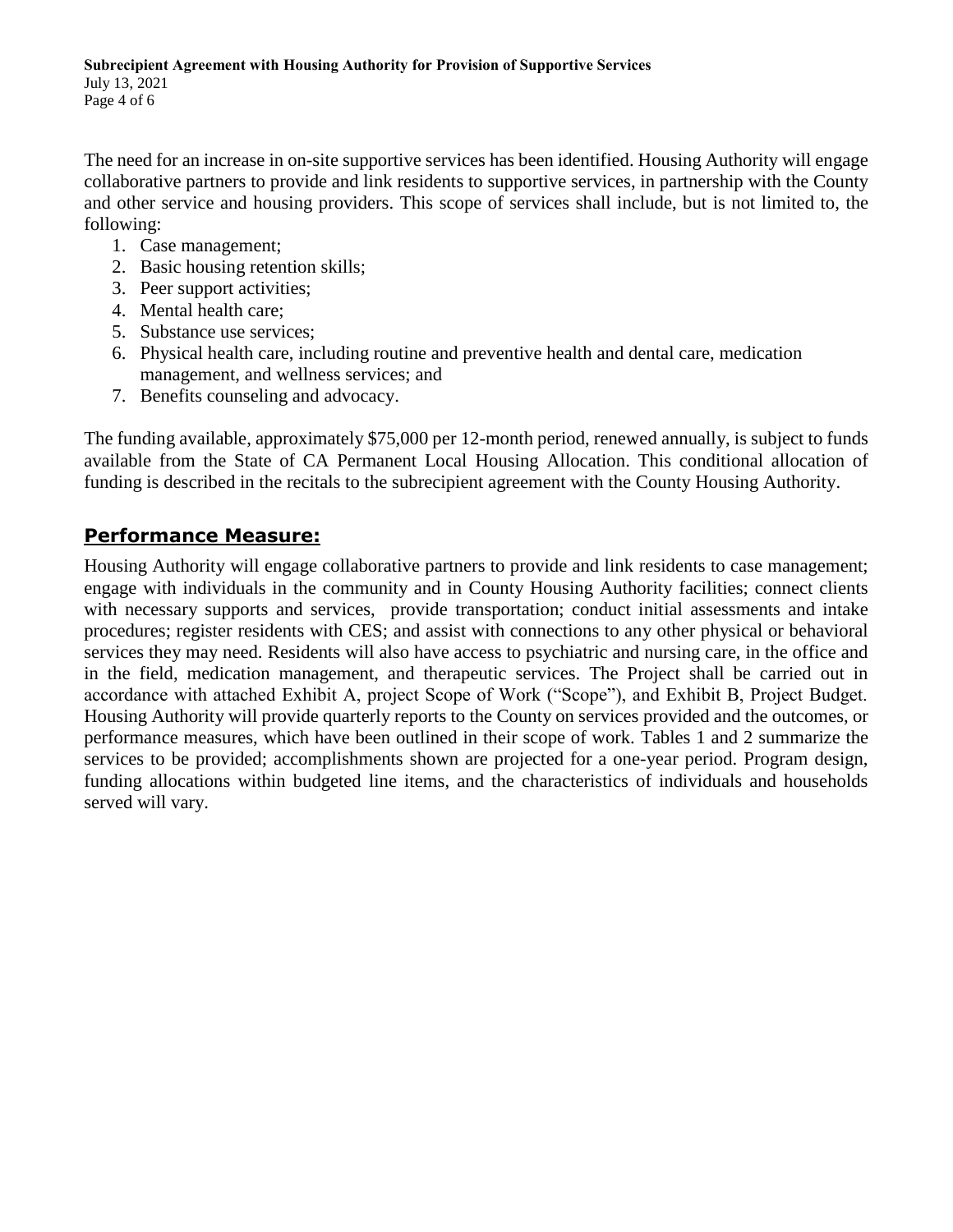#### Table 1: Goals – Individuals/Households Served at the Residences at Depot Street

GOALS: SUBRECIPIENT will provide the following levels of services during the term of the Agreement:

| <b>Services</b>                                                       | Goal |
|-----------------------------------------------------------------------|------|
| Total unduplicated number of persons served                           | 15   |
| Total unduplicated number of households served                        | 15   |
| % of participants who retain permanent housing remaining housed for 1 | 85%  |
| year                                                                  |      |

PERFORMANCE MEASURES: SUBRECIPIENT will provide the following performance measures during the term of the Agreement:

| <b>Services</b>                                                            | Goal |
|----------------------------------------------------------------------------|------|
| % of adult participants participating in regular Case Management           | 87%  |
| % of adult participants enrolled in Education Services                     | 62%  |
| % of adult participants receiving Employment assistance and job training   | 62%  |
| % of adult participants engaged in Housing Counseling Services             | 87%  |
| % of adult participants engaged in Life Skills Training                    | 70%  |
| % of adult participants participating in Mental Health Services            | 40%  |
| % of adult participants receiving Outpatient Health Services               | 60%  |
| % of adult participants receiving Substance Use Treatment Services         | 33%  |
| % of adult participants accessing Transportation                           | 66%  |
| % of adult participants engaged in Direct Provision of Services            | 80%  |
| % of adult participants gaining or increasing existing earned income at 1- | 47%  |
| year mark                                                                  |      |
| % of adult participants will obtain cash/non-cash benefits at 1-year mark  | 33%  |

# **Fiscal and Facilities Impacts:**

Budgeted: Yes

## **Fiscal Analysis:**

| General Fund<br>State<br>Federal |                      | \$<br>75,000.00 |
|----------------------------------|----------------------|-----------------|
| Fees                             |                      |                 |
| Other:                           |                      |                 |
| Total                            | \$<br>$\blacksquare$ | \$<br>75,000.00 |
|                                  |                      |                 |

Narrative: As noted above, staff anticipates annually renewing the agreements for additional years. Future funding available is subject to funds available from the State of CA Permanent Local Housing Allocation.